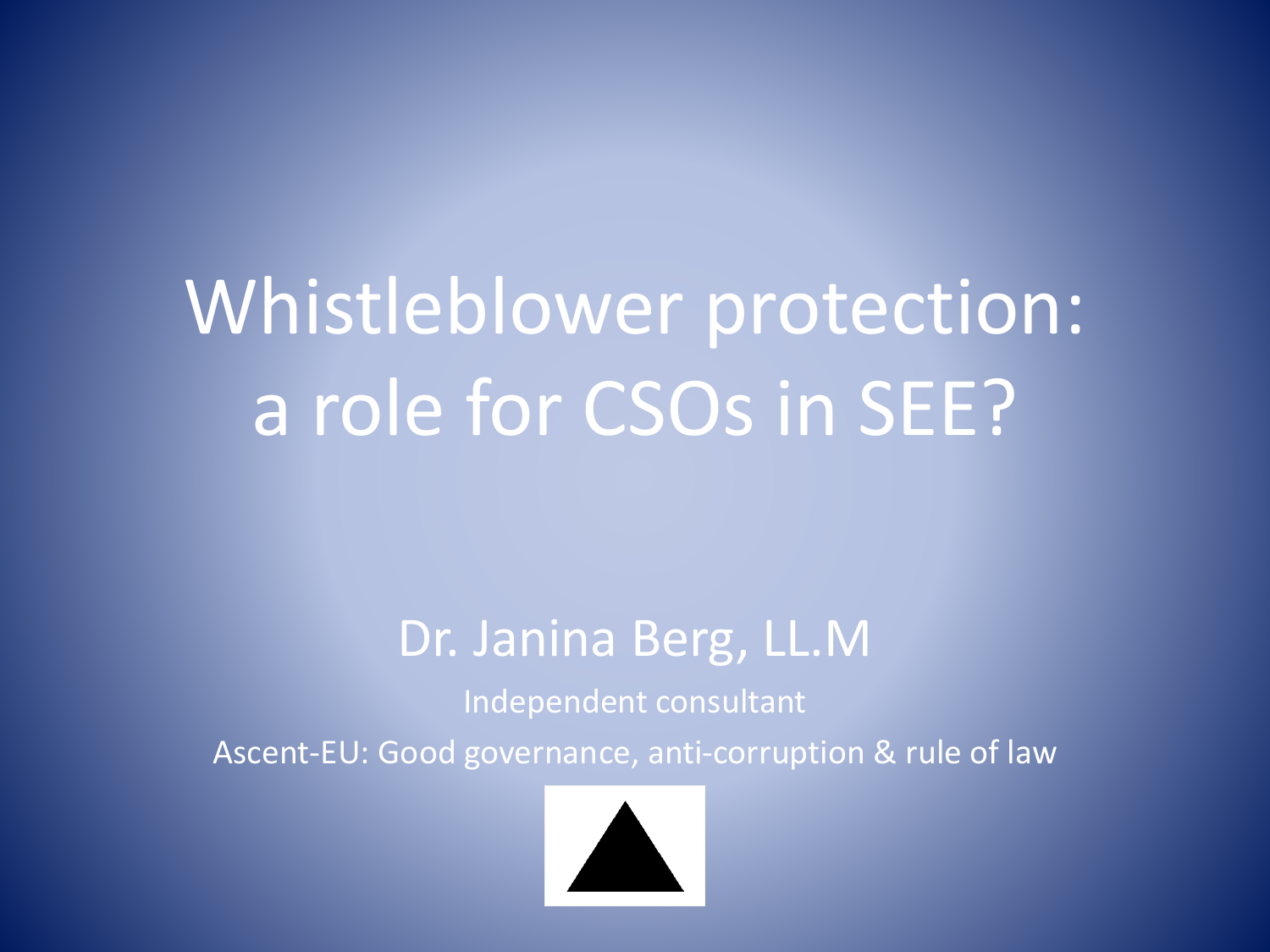

### • Twitter hashtag: #whistleblowers

- Relevant tweet recipients: @EUHomeAffairs, @Europarl\_EN, @anti-corruption, @WhistleUK, @support Antoine, @Global Witness
- Questions/comments: @BergJanina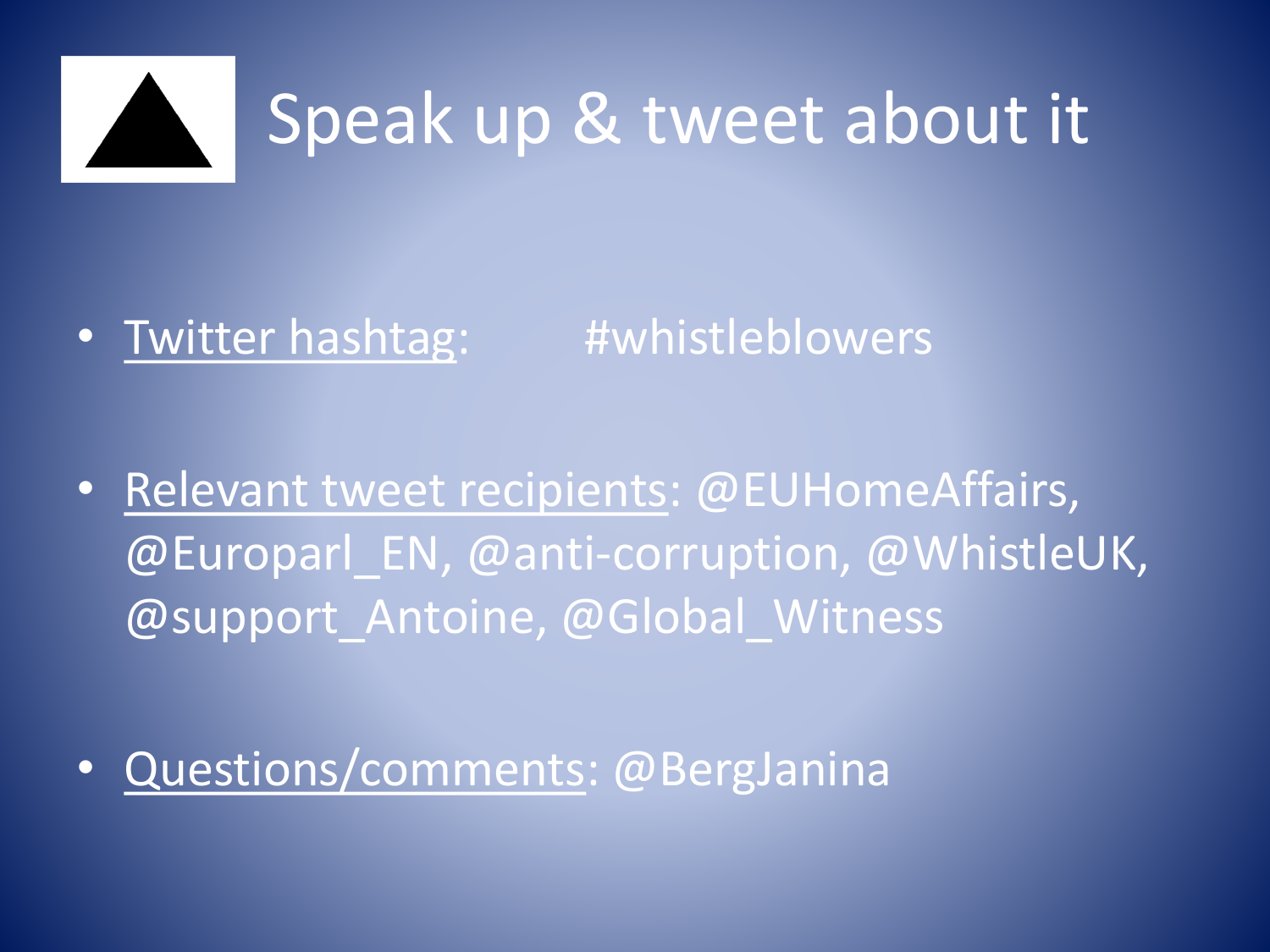

#### *To disclose, or not to disclose?*

• Risks for whistleblowers: personal & legal repercussions

• Risk for our societies: structural & political repercussions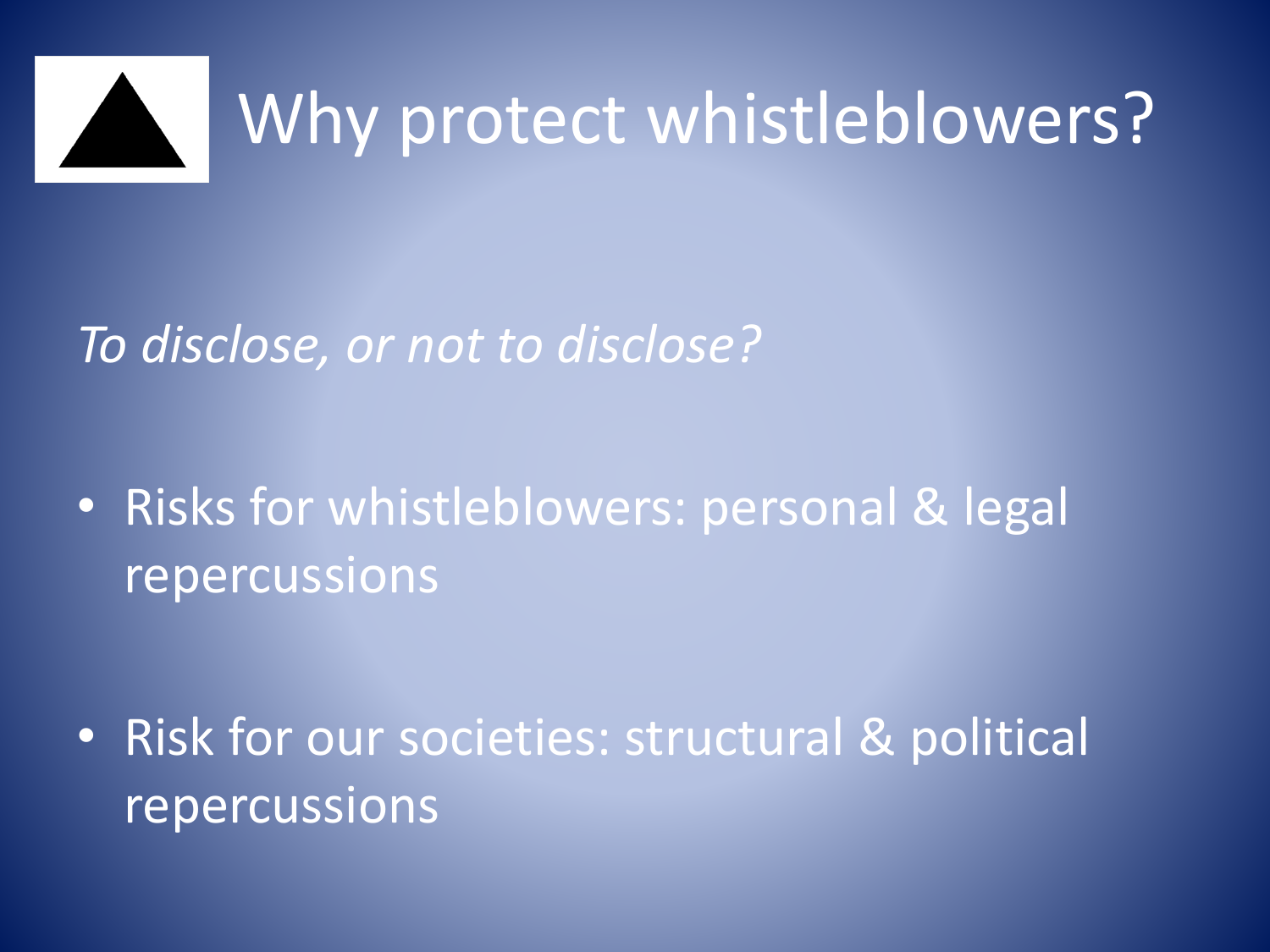

### Perceptions of corruption

| <b>CPI rank</b> |                      | <b>Score 2015</b> | <b>Score 2014</b> |  |
|-----------------|----------------------|-------------------|-------------------|--|
| 50              | Croatia              | 51                | 48                |  |
| 58              | Romania              | 46                | 43                |  |
| 61              | Montenegro           | 44                | 42                |  |
| 66              | <b>FYR Macedonia</b> | 42                | 45                |  |
| 69              | <b>Bulgaria</b>      | 41                | 43                |  |
| 71              | Serbia               | 40                | 41                |  |
| 76              | Bosnia/Herzegovina   | 38                | 39                |  |
| 88              | Albania              | 36                | 33                |  |
| 103             | Kosovo               | 33                | 33                |  |
| 103             | Moldova              | 33                | 35                |  |

Source: Transparency International, Corruption Perception Index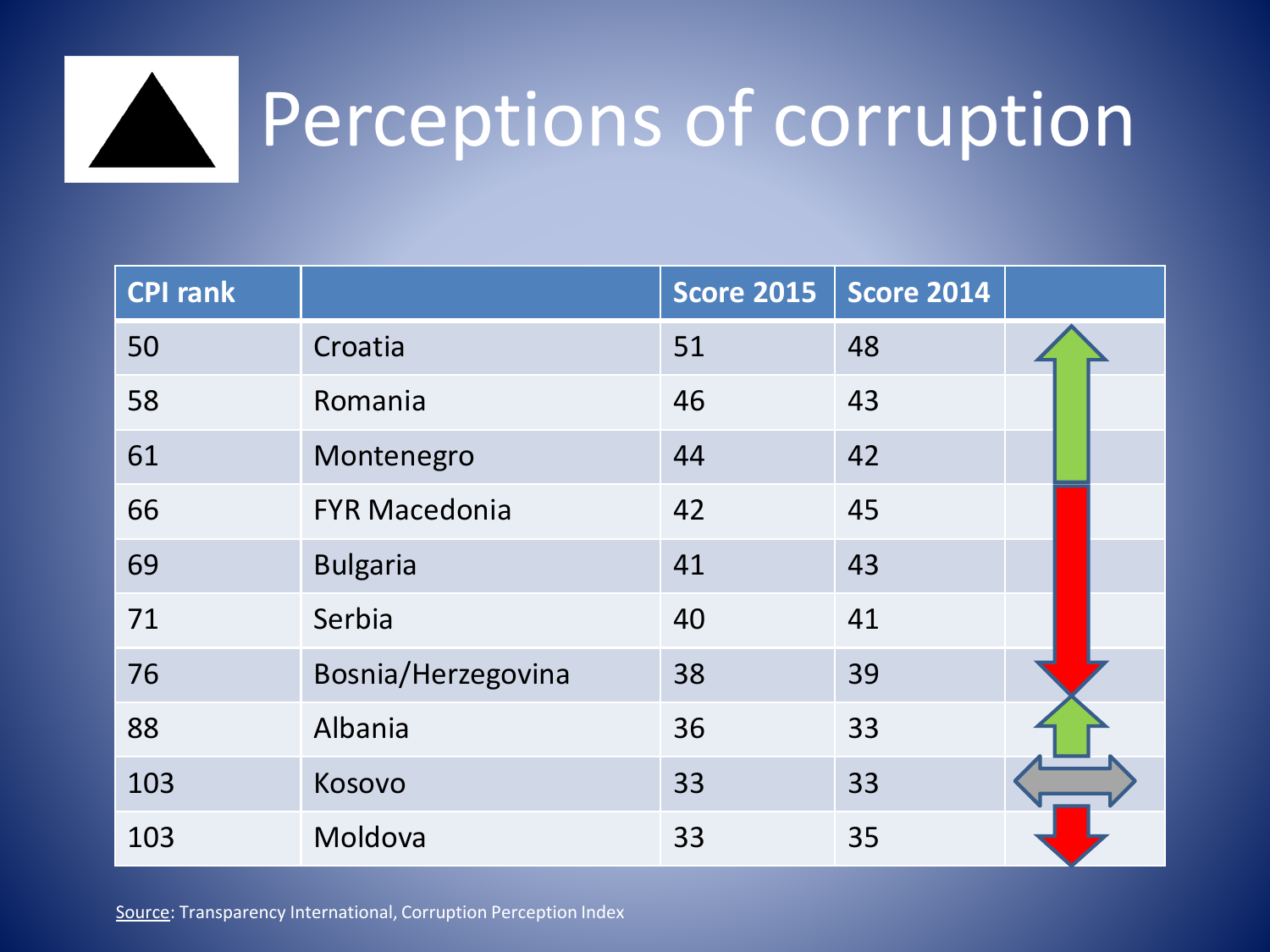

### Whistleblowing in SEE

- Growing public support
- Increased government + CSO efforts to tackle corruption, including legislation
- Some court rulings in favour of whistleblowers

### PROBLEM: reliable, responsive WB protection mechanisms

Consequence: too many gov. + corporate WBs are still exposed to too many reprisals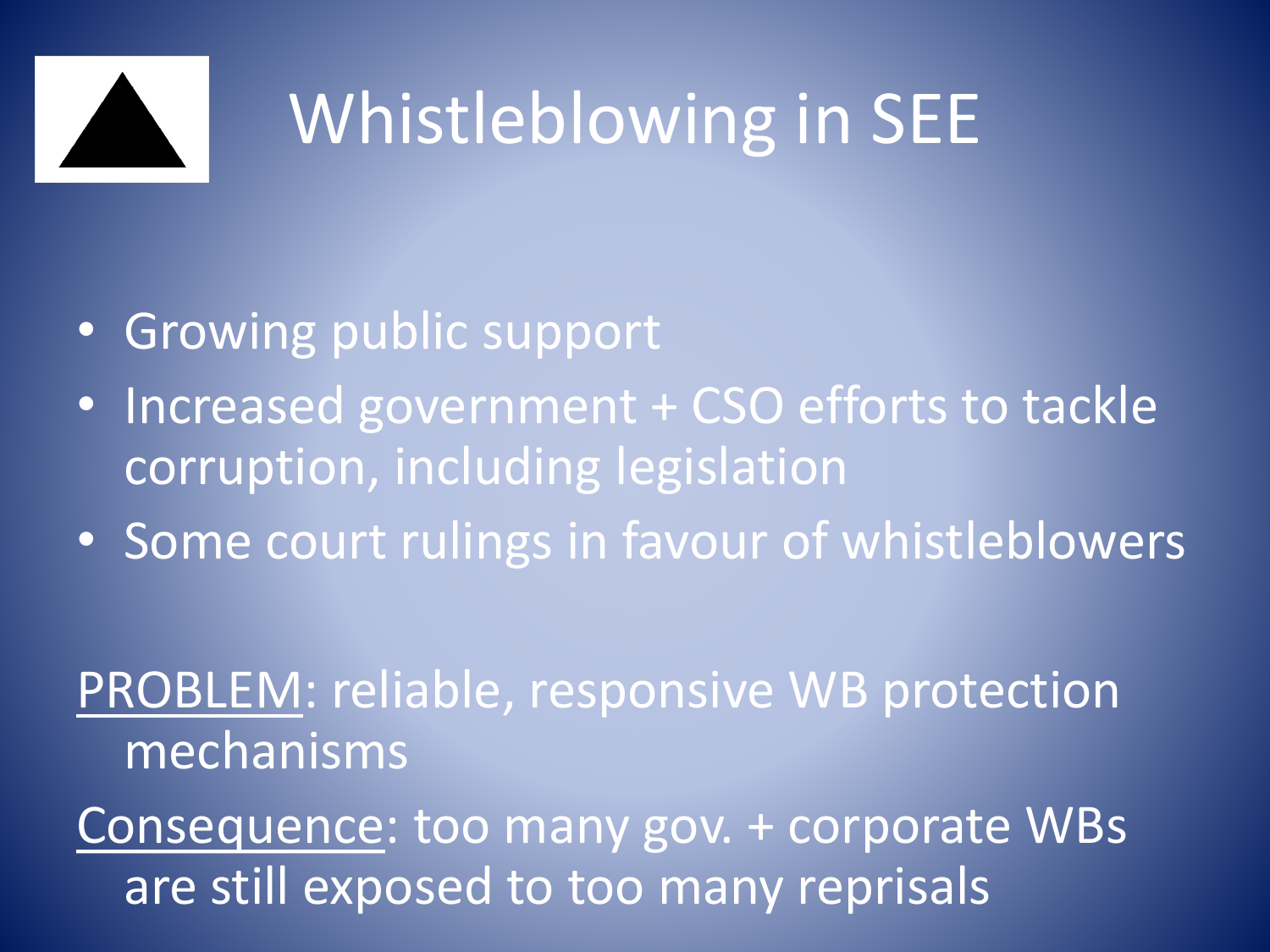

Enhancing whistleblower protection - how?

What we have done this year:

- Draft EU law on whistleblower protection
- "EUleaks" online website to disclose information anonymously
- Multi-stakeholder, Europe-wide platform for exchange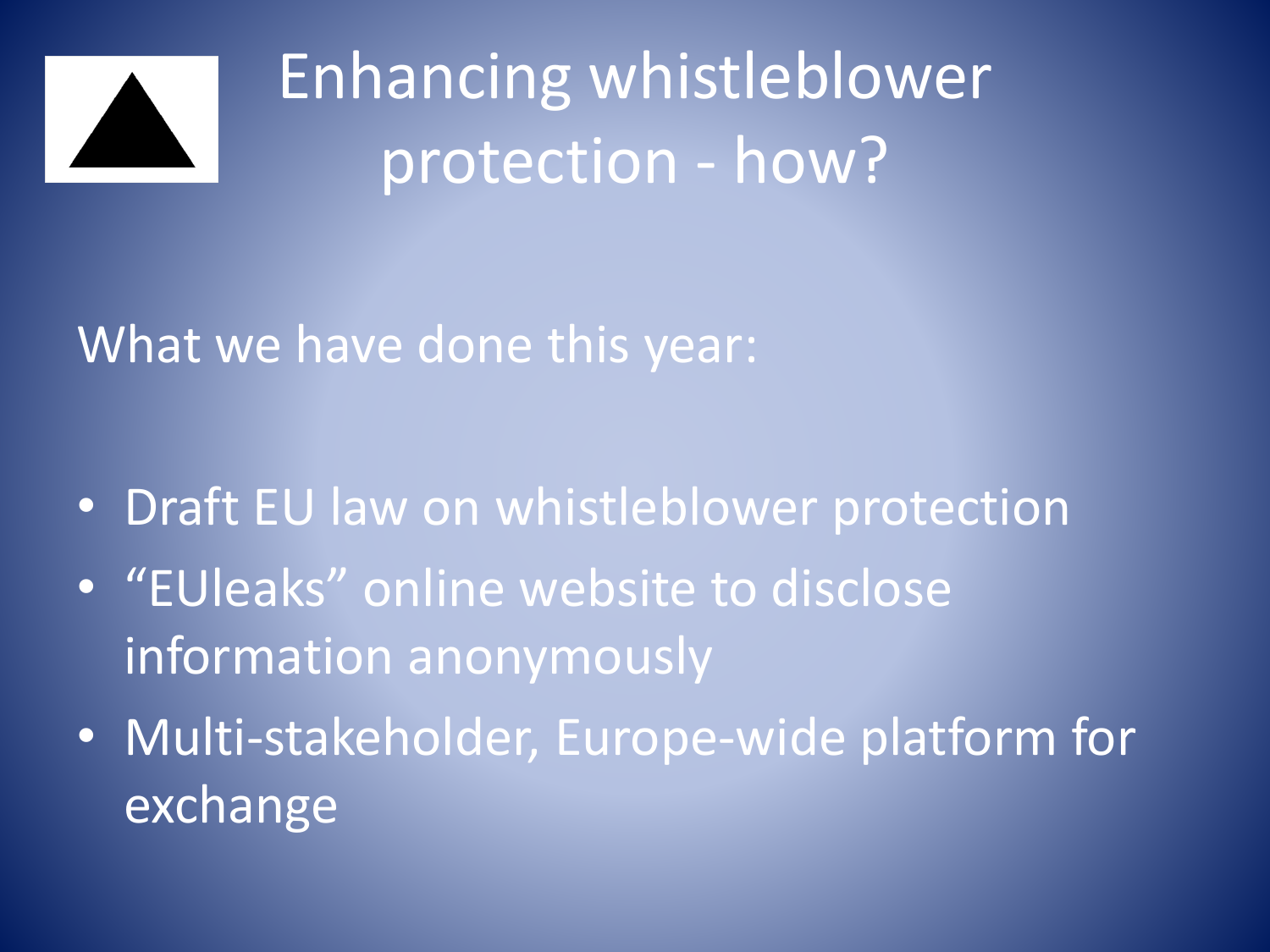

### Enhancing whistleblower protection - how?

- European Commission to undertake internal mapping; EU Anti-corruption report
- European Parliament to hold public events
- UN/EU/OECD/ CoE to drive a transformative transparency agenda, opening up public + corporate data for scrutiny by CSOs, journalists + anti-corruption activists
- All to support innovative, preventive measures to better protect whistleblowers in SEE + ENP

Internally + externally: within/beyond EU! *Let's make it happen!*